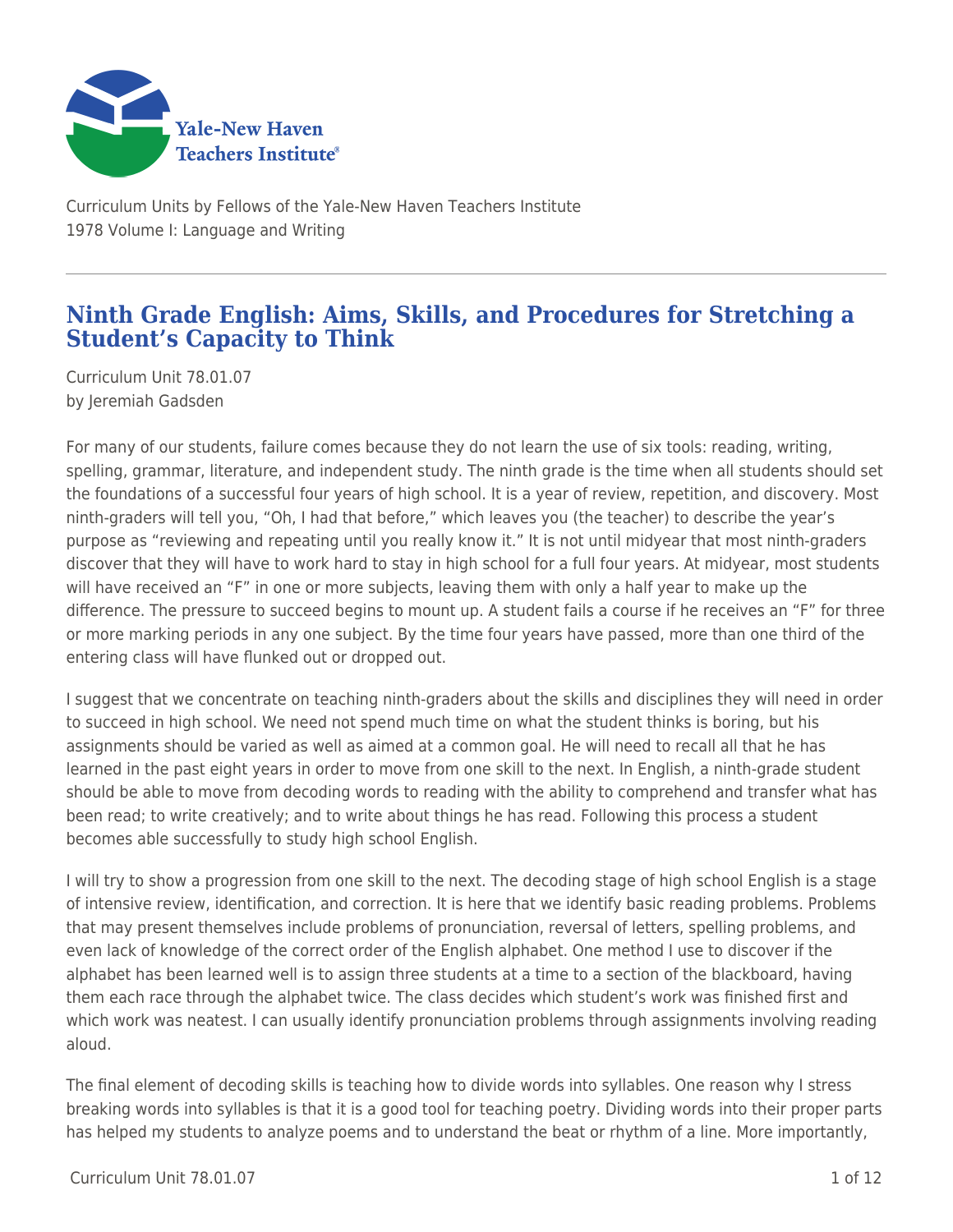this skill helps kids pronounce words correctly. Once the student has learned how to divide words into syllables and thereby gained confidence enough to attack longer words, the teacher can begin to show that words have jobs to do. Each word can do one of the eight different "jobs" of the parts of speech. While learning the parts of speech, students begin to see that the power of a word depends on what job it is performing. Is the word showing motion? Is it talked about? Is it helping to talk about something?

As student's decoding skills improve, I expect more reading from them. One system I use to help teach students how to read is to have them examine the pattern of sentences and learn the four forms and the four functions of sentences. With a knowledge of the parts of speech, students can now be told that "any noun plus any verb equals a complete sentence." My favorite example is found in the Bible in the Book of John: "Jesus wept." From this type of simple sentence the teacher can proceed to explain the nature of the compound, complex, and complex/compound sentences. Special attention should be drawn to the terms "independent clause," "dependent clause," and "subordinate clause," introduced with the explanation of the complex sentence. Students should be given many hours of practice in reading and producing such sentences. When these sentences are easily read and reproduced, the student is reading on a third-grade level. For many ninthgraders, that could mark at least a year's growth in reading level.

Just like words, sentences serve special functions, which I call "the forms or functions of sentences." These functions are declarative, interrogative, exclamatory, or imperative. Combining their knowledge of sentence types and functions, students are now ready to learn the functions of such complicated terms as "predicate complements," "subject and verb agreement," and "conjugation of verbs." These bits of information must be introduced at just the right time so that the student can see a progression in his knowledge of high school English and the teacher can judge at what level the student is able to read. There are several ways of measuring when the right time comes. The simplest is to test the class on the skills they have been taught. If more than half of the class earns "C" or better, then it is time to move to the next skill. Otherwise, review the skill and retest with an unannounced quiz. Another is to canvass the other teachers of your students. Discuss what you are doing and have them watch to see if there are improvements in your students' work because of a new skill they are using. Get a response for the majority of students. If the majority of responses are positive for those students, then it is time to move to the next skill.

Having done all of the above, the ninth-grader is ready to embark upon an experience in English literature. Now the student will read whatever material is available to the teacher, with special attention paid to what makes each genre what it is. Students must not only read; they must also write, particularly short stories, plays, and poems. In reading and writing literature, they will discover the special features of each form of writing. Reading and writing are ready to be taught simultaneously.

Teaching how to outline is probably the most effective way to get the student to recognize where a story is going. His reading skills begin to sharpen up as he becomes a "hunter" for the topic sentence. Likewise his writing skills are becoming keener as he learns how to use details in a story by seeing how professional writers use details. In developing an outline the student finds that the topic sentence, supported by its details, tells him what type of paragraph he is about to read or has read. It is here that teaching paragraph writing is emphasized. Essays of opinion or fact can be taught here. Literary criticism may easily be added to any of the lessons of this stage.

In conjunction with writing lessons, students should be reading as much as possible. The teacher can begin by assigning short stories which students would read, examine, and discuss. There should be several discussions of the short story in order to make clear its elements. Each student should write at least four or five short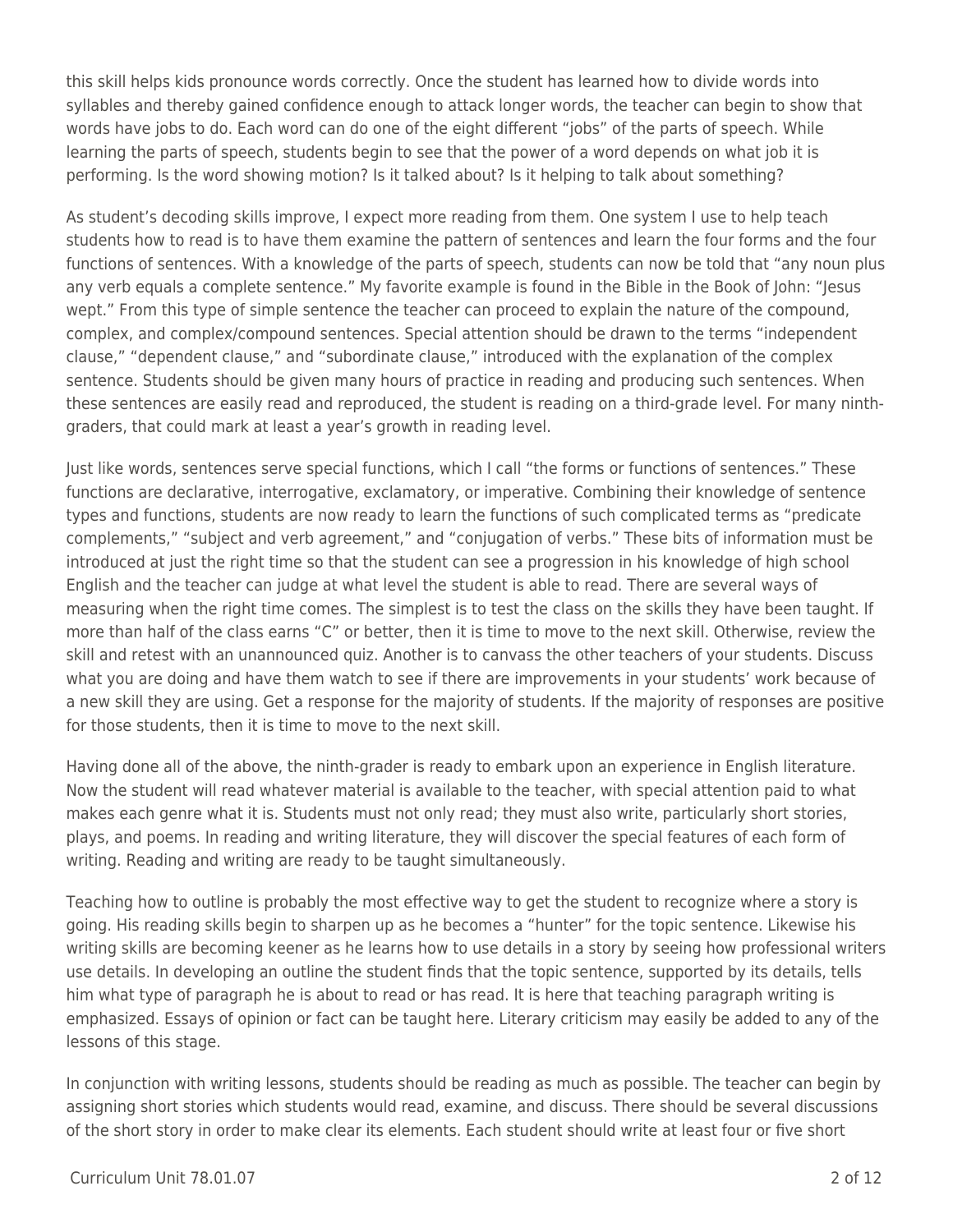stories. The progression should move through the year to the novel, play, and finally to poetry in the spring season. Each genre should be studied for a full marking period, so that there is a natural break in the progression.

Review and midyear exams should cover not only the present marking period's work, but also work that has been taught since the beginning of the year. Through this kind of review, students are able to unify the year's work. This unification helps to keep the learning process in progress.

Finally, independent study is a method of learning which best suits students who have acquired sixty percent of the skills I have listed. This process should begin with the student's deciding on a topic that interests him. He should then be allowed to come to the front of the class and have other students ask him questions about his topic; he will record each question in outline form. (1 usually try to help out by taking some notes for the student who is going to do the research.) Later, he is to visit the school library and do research about the questions asked. On returning to class, the student makes an oral report, giving the answers he has found, and also telling which questions he has not been able to answer and will have to research further. New questions are asked after each oral report. Teacher and student must confer on ways to write up the report, so that the student learns the use of footnotes, bibliography, and research.

The final product of this process will be a student who will have at least seen and used six tools: reading, writing, spelling, grammar, literature, and independent study, all necessary for successful study of high school English.

The most important element of unification in this process is the teacher, who must be ready to answer questions from students at all levels. As soon as possible, I try to become a part of my class. At the same time I try to make each student a part of the class and a part of me. I find out where they are from. What do they like or hate? I try to mention well-known people who live in their community. I try to find out what some of their opinions are about their city, state, and world. I express a few of my own opinions. I give my intentions, desires, goals, and expectations as their teacher. I seek theirs. (Getting to know each other this way may take up to four weeks.) Finally, I try to enjoy the students. I spend a lot of energy bringing the individual and the group together. I try to find beauty or positive qualities in each of my students. A fat girl may have "cute cheeks." A boy with nappy hair may have a friendly smile. A loud kid could have the greatest penmanship. I try to comment on these things in positive ways. I try to be helpful, open-minded, adaptable, and most of all honest.

In summary, my goals and academic objectives for teaching the six tools ninth-graders should learn are as follows: In reading, with the aid of a reading specialist and/or a teacher's aide, and a strong emphasis on reading, students will increase their reading level by at least one year's growth. The Metropolitan Reading Test forms A and B will be used for evaluation. In writing, students will be able to write in clear paragraphs. They will be able to demonstrate good penmanship. In spelling, they will become aware of spelling problems and develop tools of attack for solving them. In grammar, students will become aware of the importance of grammar in verbal communication. They will be able to use proper grammar in simple paragraphs as well as in all types of sentences. They will know the four types and four functions of sentences. Students will know the functions of each of the eight parts of speech. They will learn the form of three types of paragraphs and proper use of the end punctuation marks. In Literature, students will learn the four literary genres and read examples of each: short stories, novels, poetry, and plays. There will be time allowed for writing in each genre except the novel. They will learn the elements of each genre—plot, setting, rhyme, stanza, etc. Finally, through independent study they will learn how to research a topic. Each student will report to class, write and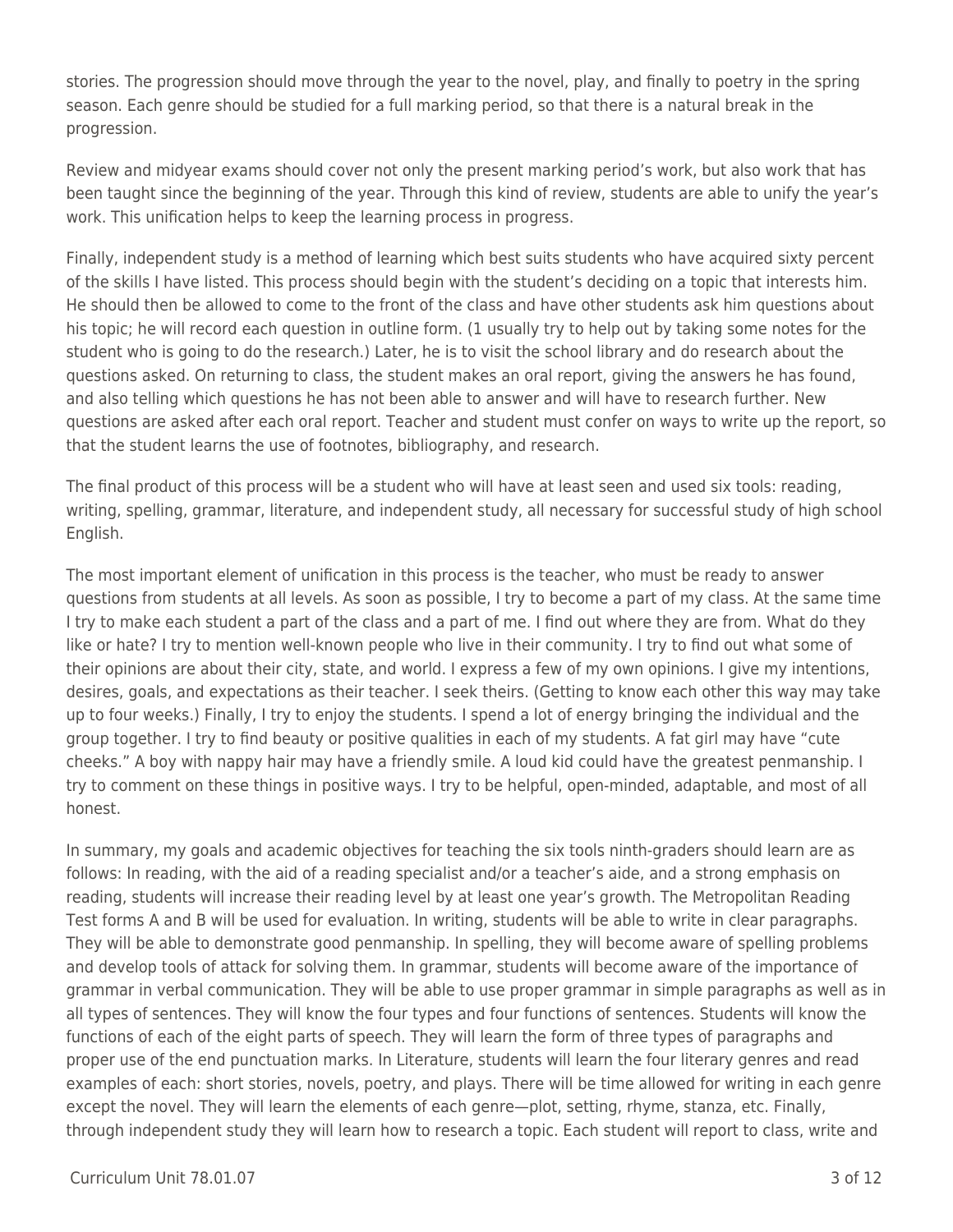rewrite his work, experience public speaking, and learn how to ask questions, how to think, and how to conduct interviews.

What the Yale-New Haven Institute has helped me to do is to put down more clearly some of the procedures I have developed which I have used to help stretch my students' capacity to think. Most of what I had time to read concerned itself with very specialized techniques of teaching writing, and showed some of the pitfalls we teachers encounter. I find that a teacher can teach whatever he/she wants, as well as he/she wants to. The problem lies in being able to convey one's success to another in such a form that the process will be successful for any teacher.

What I have tried to create is a twofold process into which any content can be plugged. On the one hand, an English teacher of ninth-graders can fit his/her content into any stage of this process, that stage being determined by the student's needs and abilities. On the other hand, I am trying to subtly impress upon the ninth-grader a system he can use to study anything from literature to mechanics. What the student does by this process is to break down a subject and put it back together, thus acquiring a fuller understanding and feeling for that subject. This is exactly what happens in the independent study process. Questions are asked, breaking down a topic, and an essay is written from research on the questions, thus putting back the "broken" parts. If we can enlarge the student's capacity to think, then we can teach him almost anything.

The following is a calendar suggesting some aims, skills, and procedures for enlarging the student's capacity to think. Our school year is divided into quarters. Each quarter is made up of about two months, excluding vacations and holidays. We call our quarters "marking periods":

## *First Marking Period*

## *Aim Recognizing words and realizing their power.*

## *Skill Reading.*

### *Lessons*

- I. Pronunciation of words on any freshman list.
- II. Dividing some of the listed words into syllables.
- III. Introduce prefix, suffix, and root (to show meaning changes and word development).
- IV. Introduce parts of speech, explaining the functions of all eight.
- V. Begin lessons on sentence structure.
	- A. Introduce types and functions of sentences.
- VI. Begin reading short stories.
	- \_\_\_\_ A. Use sample sentences from reading to supplement lessons on sentence structure.
- VlI. Using Sprint , Scope Series, give lessons on speed reading.
	- A. Introduce SQ3R: Skimming, reading, reviewing, and rereading.
- VIII. Give Metropolitan Reading Test.
- IX. Make up and give test of information retained from previous lessons.
- X. Introduce elements of literature.
	- A. Use lecture method to explain the elements.
	- B. Students copy notes from the board as teacher lectures.
- XI. Give short essay assignments.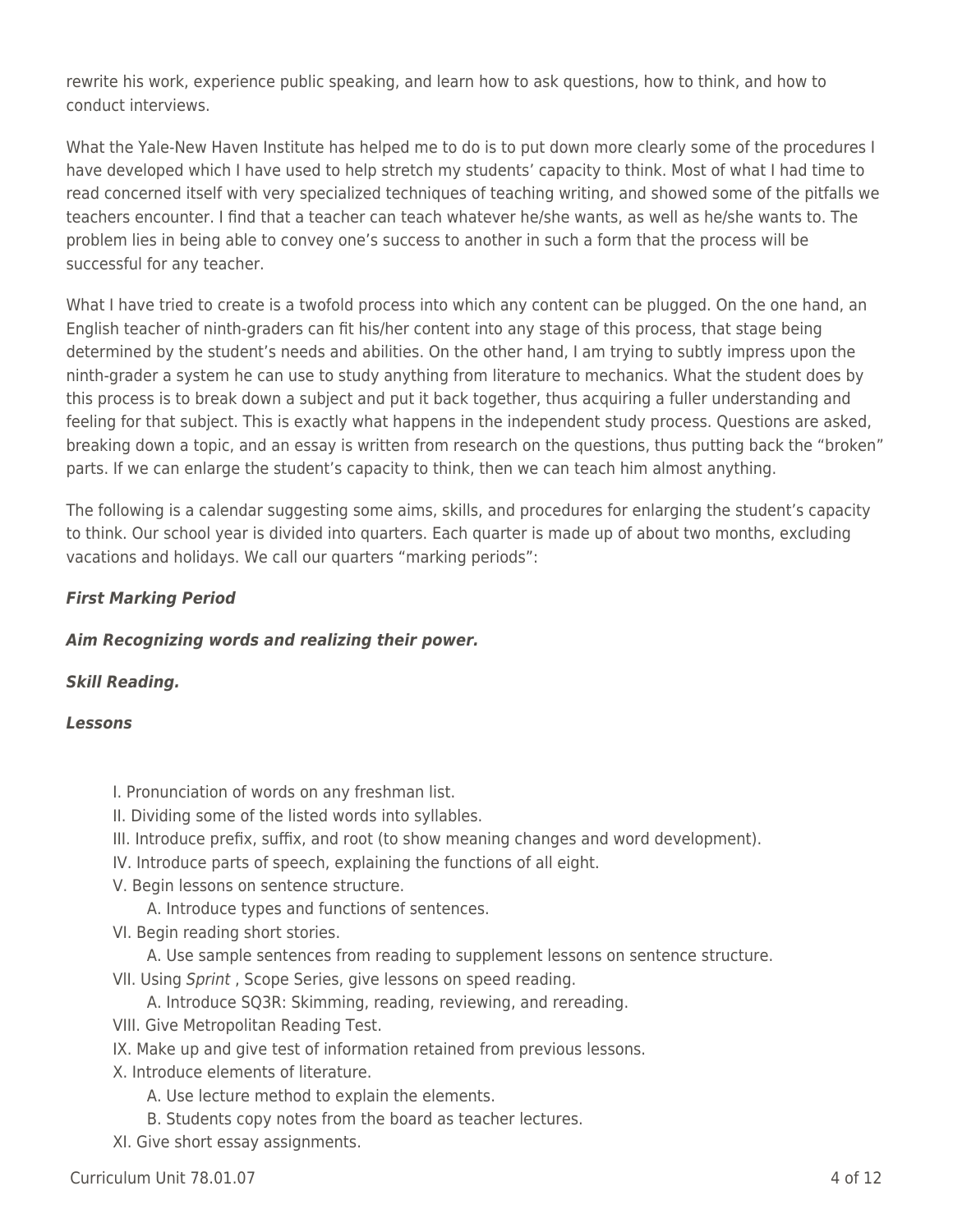A. Discuss short stories read in terms of the elements of literature, plot, setting, character, etc.

### *Second Marking Period*

*Aim Arranging information in clear orderly form.*

### *Skill Writing.*

#### *Lessons*

- I. Reviewing sentence structure.
- II. Introduce the art of outlining.
- III. Entire class jointly outlines details for a story about the class.
- IV. Using Composition-Models and Exercises , teach the types of paragraphs.
	- A. Assignments should be to reproduce such narrative, descriptive, and expository writing.
- V. Stress main idea or topic sentence and its possible location in a paragraph.
- VI. Begin reading a short novel.
- VII. Review elements of literature.
	- A. Make outlines for essays on points presented by the work or works being read.
	- B. Write essays on each work read.
	- C. Teacher lectures on work read; students take notes.
	- D. Give quizzes from lecture notes.
- VIlI. Begin procedure for independent study.
	- A. Students choose topics.
	- B. Class gives questions to be researched.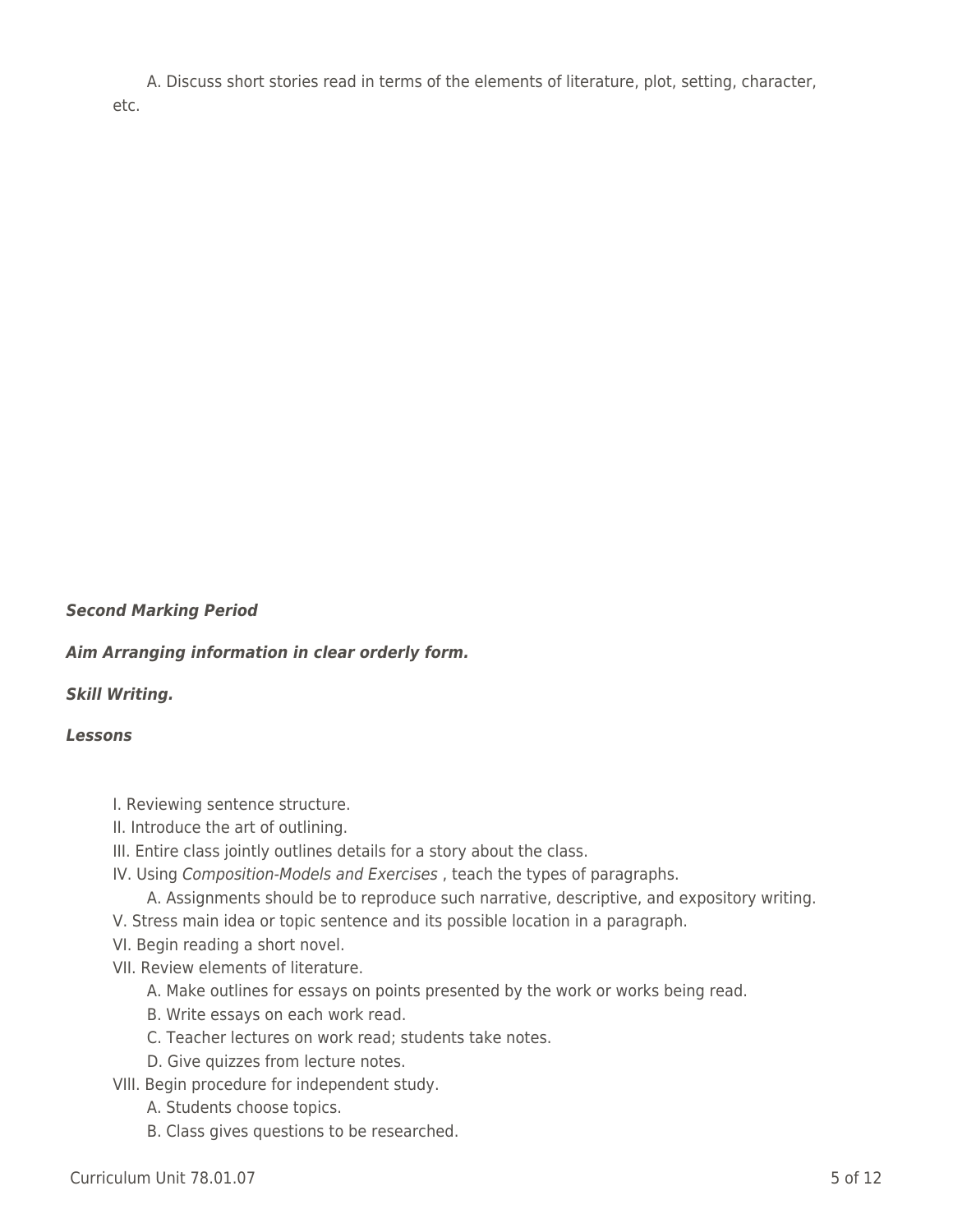- \_\_\_\_ C. Students individually go to the library to find answers to questions asked.
- D. Using notes made from research, each student reports to class.
- IX. Give mid-year test of all skills and content covered thus far this year.

## *Third Marking Period*

## *Aim Using skills learned to further understand English and to build upon that understanding.*

### *Skill Creative writing.*

### *Lessons*

I. Read/listen to selections from Langston Hughes, James Weldon Johnson, William Shakespeare, Robert Frost, and Stevie Wonder.

II. Introduce some elements of poetry.

A. Demonstrate their use by certain popular authors: Hughes, The Beatles, Marvin Gaye, etc. III. Students to write in rhyming couplets.

- A. Make up cheers, songs, or jokes.
- IV. Do exercises in "Poetry Box."

A. Create and recite poems.

- V. Write short stories.
- VI. Introduce elements of drama.

VII. Read short plays.

- A. Dino.
- B. Scope Series .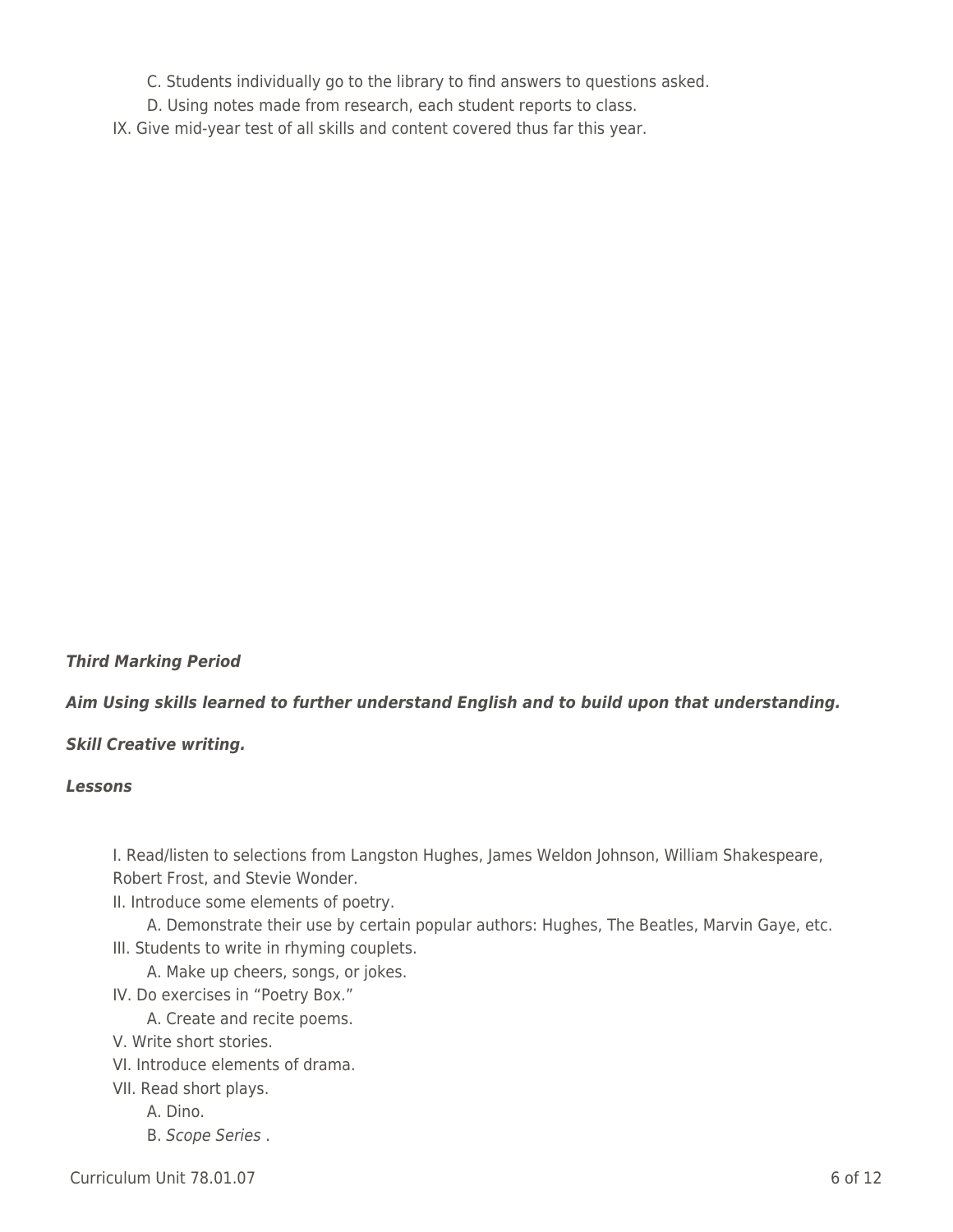VIII. Write short plays.

- IX. Write essays on plays read.
- X. Take a trip to a nearby theatrical performance.
- XI. Continue work on independent study projects.

### *Fourth Marking Period*

*Aim Produce a piece of work utilizing as many of the skills as are learned.*

### *Skill Research, reading, writing, and speaking.*

#### *Lessons*

I. Individual conference with teacher on work done thus far on outside project.

- II. Oral reports to class on work done.
- III. Rewrite drafts of research.
- IV. Visit library twice weekly in order to complete research.
- V. Make up panels of speakers covering topics being worked on.
- VI. Produce final work.
- VII. Retake Metropolitan Reading Test.
- VIII. Review for final exam covering all content and skills learned.
- IX. Students help decide what goes on the final exam. X. Give final exam.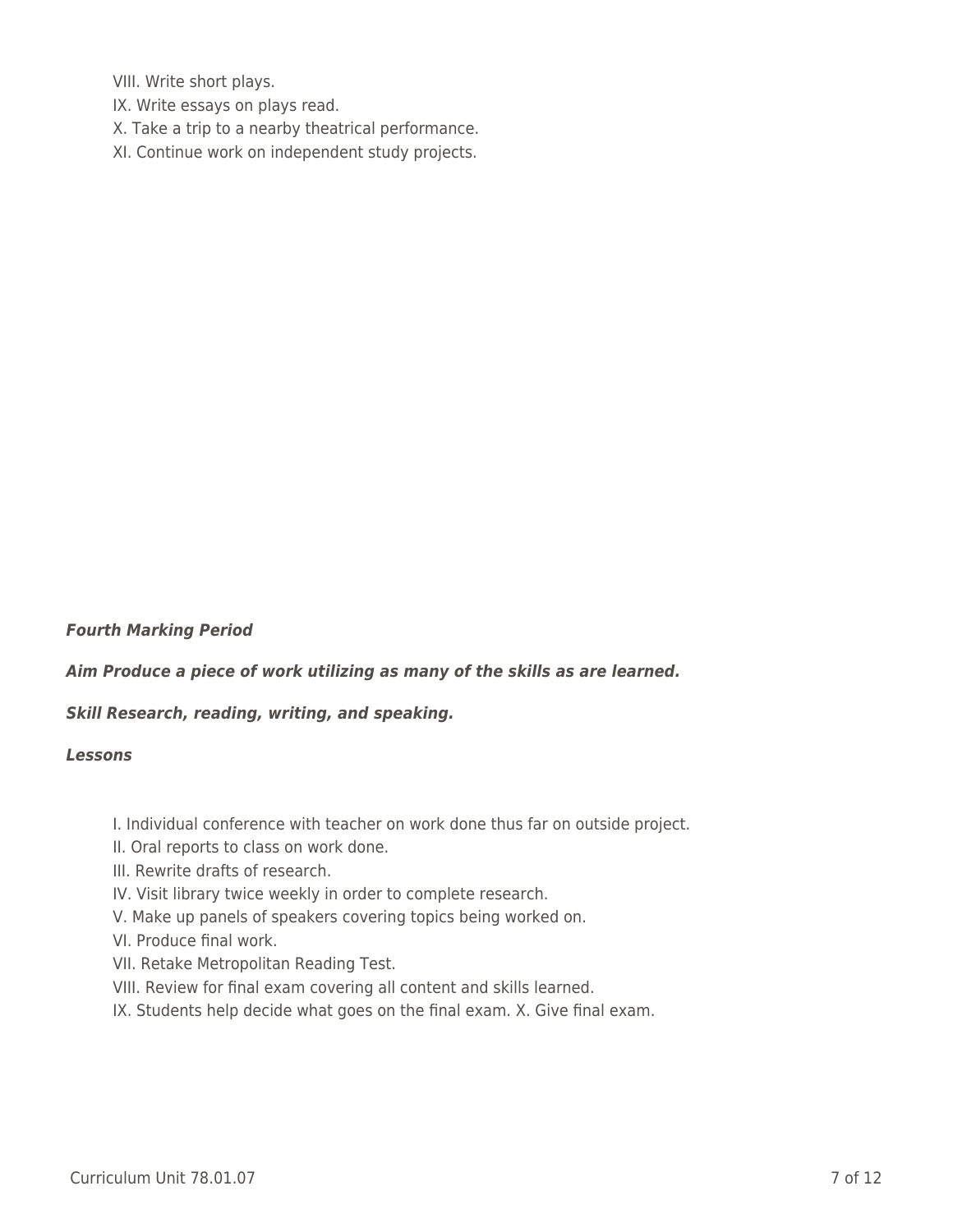# **Materials**

### *Books—Records—Filmstrips*

Composition-Models and Exercises (Use lessons one through fifteen.)

Skills Box (Particularly good for emphasizing predicate complements and good lessons on understanding phrases and clauses.)

Poetry Box and Collected Poems by Langston HuGhes (Good samples of many different types of poems.)

### *Reading Materials:*

I. Short Stories

Striving (Fourteen stories including an excerpt from Death Be Not Proud .) Getting It Together (Thirty stories grade levels one to five.) A Piece of Steak (Includes a recording of each story.)

II. Novelettes

Brooklyn Story (Broken family brought together by tragedy.)

Bill Peckett (Black cowboy hero.)

Black Comanche Boy (Black boy raised by indians during slavery days.)

III. Novels

The Outsiders (Reading levels should be between 2.6 and 5.0.)

The Learning Tree (If the class' reading level is 5.4 and above this is an excellent book.)

IV. Plays

Teacher, Teacher and Other Plays ) Dino and Other Plays ) Both collections are easy to read. West Side Story (Level four) Romeo and Juliet (Level six)

V. Biographies

Mary McCloud Bethune and Gordon Parks (With records.) Doctor Martin Luther King (Lots of pictures.)

VI. Filmstrips

From Hillhouse Librarian:

- 1. Parts of Speech
- 2. Parts of a Book
- 3. Knowing your Library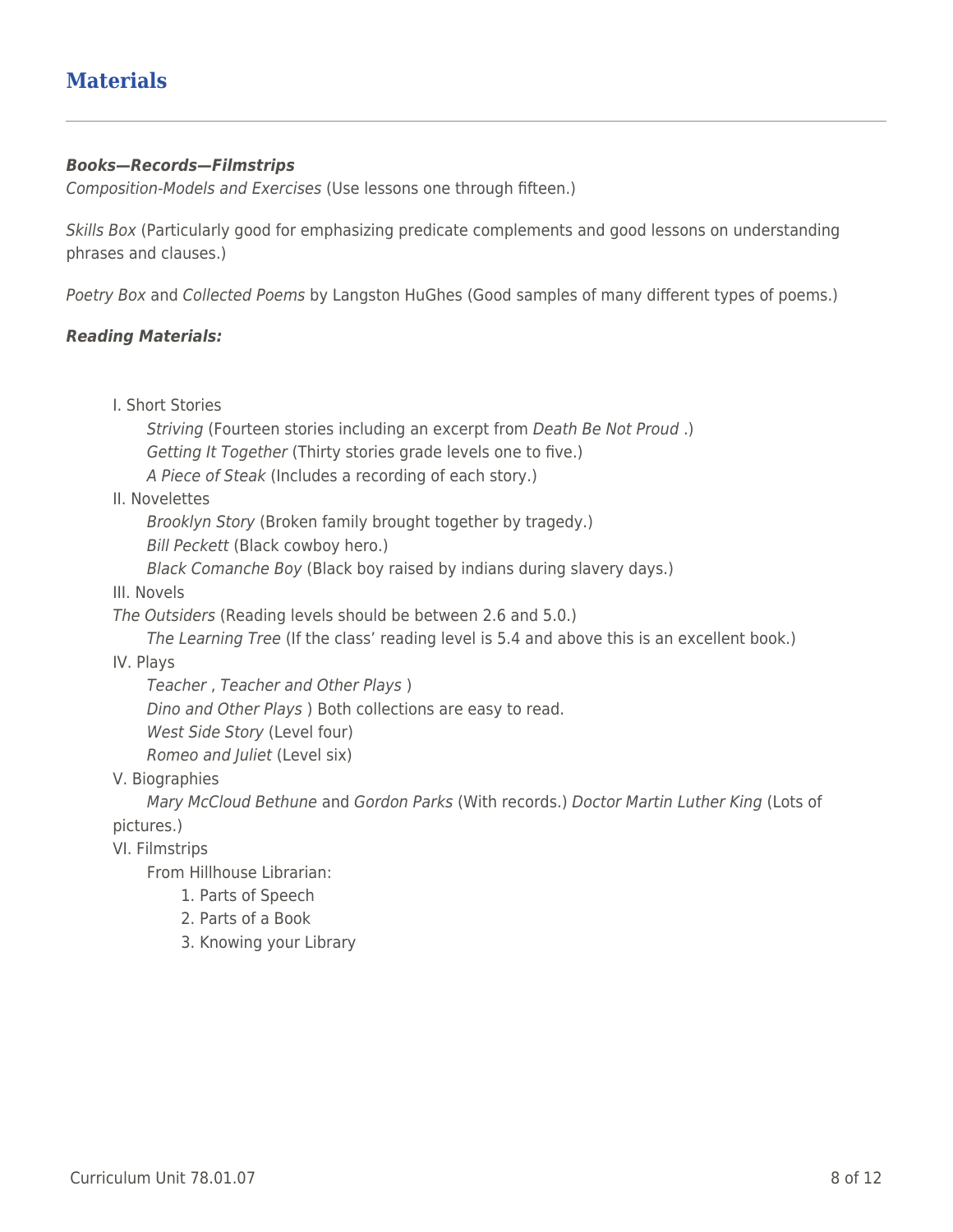# **Sample Lesson in Writing**

*Objective Below is a blank outline. Think of a story that you have read or make up one. Fill in the outline. Write out your topic sentences and use one or two words in giving your details.* Title \_\_\_\_\_\_\_\_\_\_

| I. A.   |  |
|---------|--|
| Β.      |  |
| C.      |  |
| D.      |  |
| E.      |  |
| II. A.  |  |
| Β.      |  |
| C.      |  |
| D.      |  |
| III. A. |  |
| Β.      |  |
|         |  |
| Ć.      |  |
| D.      |  |
| E.      |  |
| F.      |  |
| IV. A.  |  |
| Β.      |  |
| C.      |  |
| D.      |  |
|         |  |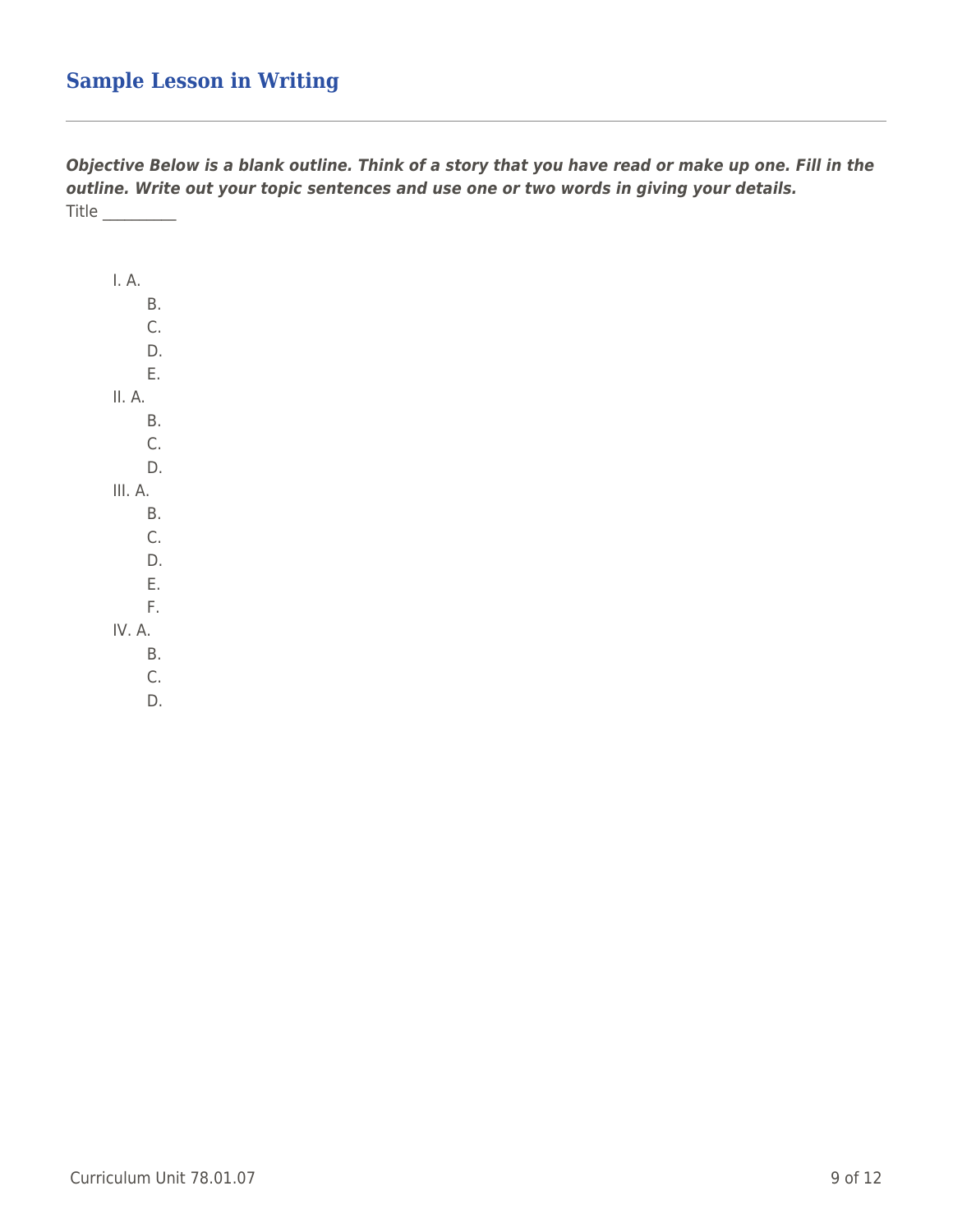Below, you can begin to write your story from your outline above. Be aware of your spelling and punctuation.

# **Sample Lesson in Literature**

I usually try to lecture on each play story or poem read during the year. There are weekly tests on which students are able to write from their lecture notes. Homework assignments are centered around the piece read and the students are to form essays from their notes.

### Step One

I explain the elements of literature: plot, setting, character (main and subordinate), motivation, climax, theme, resolution, and conflict. I always try to use a copy of Aristotle's Poetics. After each explanation, I write a short note on the board about each element and I either solicit questions or give several examples of each element from a story I spontaneously make up about the members of the class.

## Step Two

Students read Teacher , Teacher . A lecture is given pointing out the main literary elements of this play. The students take notes on these elements as they are spoken and recorded on the board.

### Step Three

Students write an essay (two paragraphs long) using their notes on Teacher , Teacher .

### Step Four

Students read Mr . Kincade , the Poet . I lecture on the play without recording the notes on the board.

### Step Five

Students write an essay on The Poet from their notes.

### Step Six

In one paragraph students explain the elements of conflict in Teacher, Teacher. In another paragraph they discuss the theme of The Poet .

### Step Seven

There is an oral discussion comparing the two plays.

N.B. All written assignments may be given as either classwork or homework.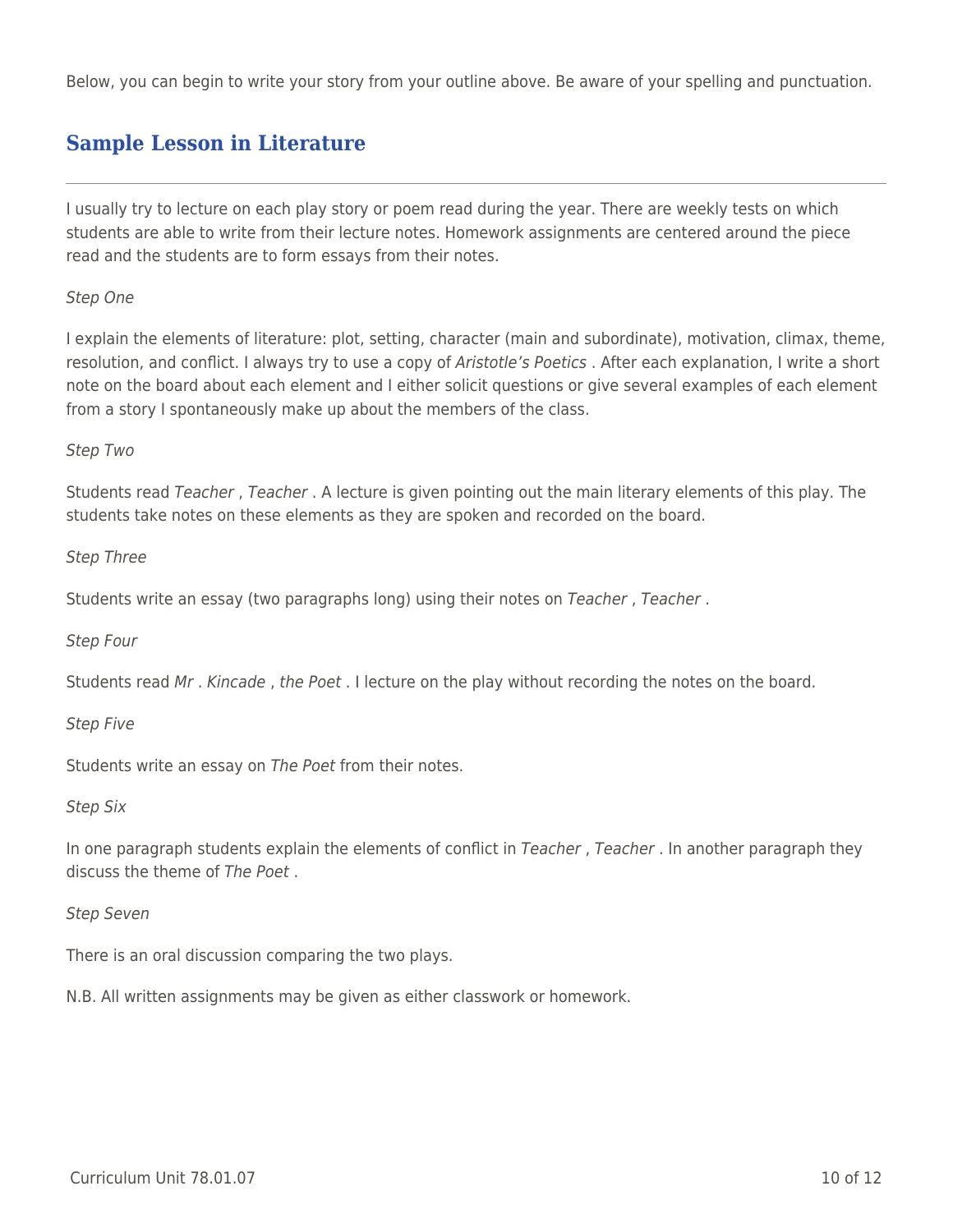# **Sample Lesson in Independent Study**

#### Step One

Students pick a topic which interests them.

#### Step Two

Each student goes to the front of the class and solicits topic sentences and detail questions to be answered from his report. I assist in note-taking for each student.

#### Step Three

Students go to the school library, learn the simple skills of library use, and do research trying to find answers to the questions asked by classmates.

#### Step Four

Students report to the class, giving answers to questions asked.

#### Step Five

I assist each student in writing the first draft of his report. Conference time is scheduled until the paper is produced in final form. There is a space in the library reserved for these papers.

#### Step Six

The class is divided into panels for oral reports and discussions of topics worked on. About four students per day form a panel.

# **Bibliography-Reading for the Teacher**

Linguistics and English Grammar . Gleason, H. New York: Holt, Rinehart and Winston, 1965.

The Rhetoric of Fiction . Booth, W. Chicago: Univ. of Chicago, 1961.

The Teaching of Writing in Our Schools . Corbin, R. New York: McMillan, 1966.

Education Index . Wilson, H. New York, 1900-1969.

Teaching Language , Composition and Literature . Fowler, M. New York: McGraw-Hill, 1965.

Prose Techniques and Purposes . Kane, Thomas. New York: Oxford Univ. Press, 1969.

Criticism : The Major Texts . Bates, Walter Jackson. Harcourt Brace and World, 1952.